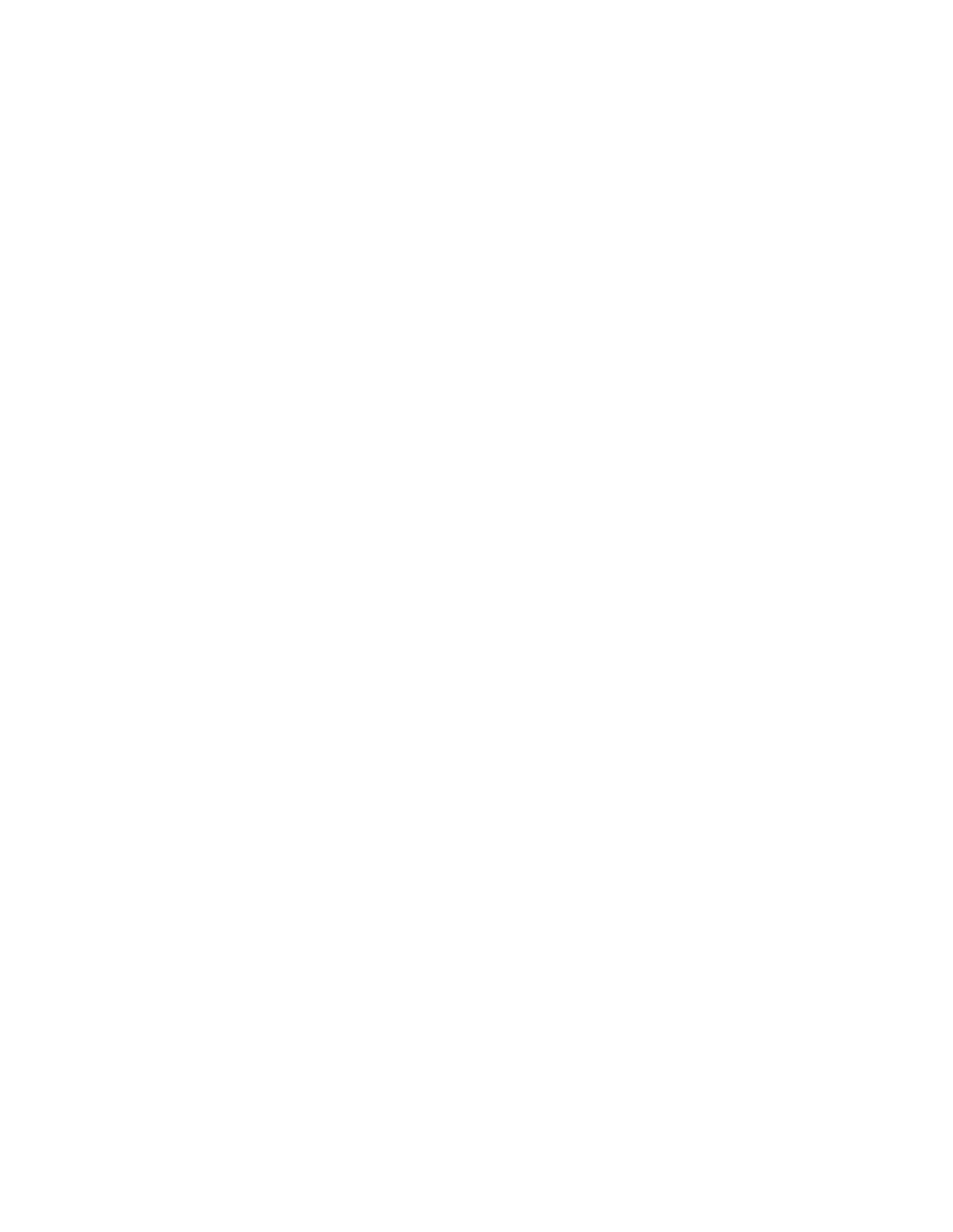#### **PURPOSE**

The RLF is designed to facilitate business development projects within the City of Evansville that create investment and employment opportunities for start-up and expanding businesses.

## **ELIGIBILITY**

Any Chief Executive Officer, President, or owner seeking to establish a new operation, expand an existing or start-up a new business in the City of Evansville area, may submit an application. Municipal officials, employees, agents or Common Council Members who exercise decision-making functions or responsibilities relating to the RLF are prohibited from receiving program funds. No loans will be made which are in conflict with any applicable local, state and federal statutes.

Loans *cannot* be used for debt financing, non-essential specialized equipment, residential projects (unless directly related to business conversion), studies or other "soft" costs, maintenance, the payment of assessments for public utilities, or involuntary relocation payments. Nor can funds be used to finance any of the following businesses: speculative investment and/or real estate investments, non-profit business or corporations (unless paying property taxes or a payment in lieu of taxes), lending institutions, gambling operations, non-public recreation facilities, religious organizations or groups, or education facilities.

The following activities are eligible for program funds: land, building, and fixed equipment acquisition; site preparation and construction, including site clearance, demolition, removal or rehabilitation and improvements; the reconstruction or installation of buildings and fixed equipment; working capital, including marketing; workforce development and/or training.

## **REQUIREMENTS**

To be eligible for funding, all of the following minimum conditions will be considered:

1. A minimum of \$1 dollar of private funds leveraged for every \$1 dollar of loan funds requested. Matching funds will be determined on a case by case basis and may include in-kind labor hours, equipment purchases, business expenses, etc.;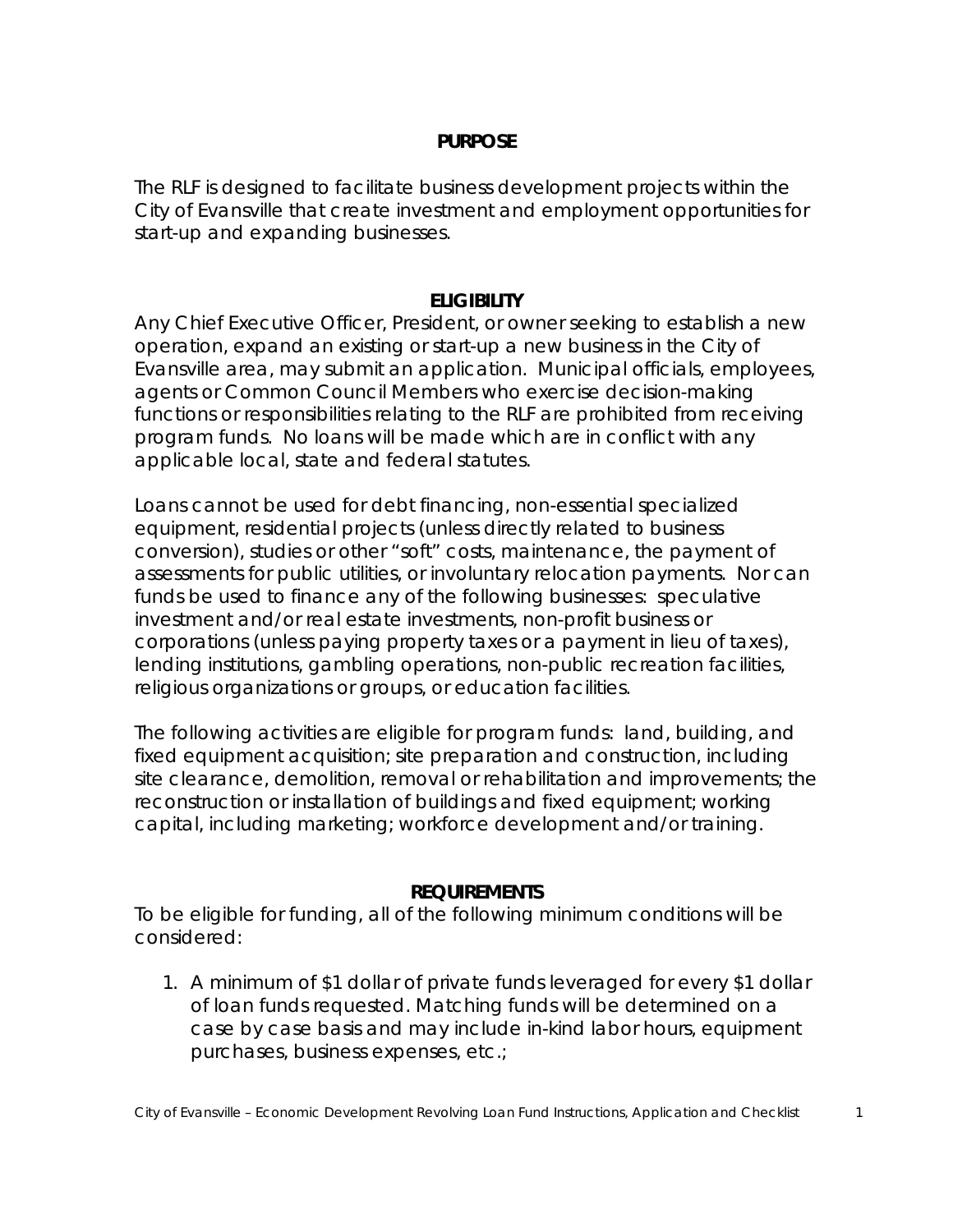- 2. Demonstration of need based on balance sheet, income statement and cash flow statement.
- 3. The creation/retention of at least [1] full-time equivalent, permanent position - excluding those filled by owners/partners or family members - for every \$20,000 program funds requested;
- 4. Project viability and ability to repay the loan;
- 5. Compliance with all applicable local, state, federal codes and laws;
- 6. Project completion within 24-months of loan approval, detailing hiring, construction and other relevant time-bound schedules.
- 7. Satisfactory completion of criminal and financial background check

## **CONDITIONS**

Applications may be submitted at any time during the year. All completed applications are subject to review by Evansville Economic Development Committee and the RLF Review Board. The City's Common Council determines all final loan decisions.

Loan amounts are subject to program fund availability and eligibility criteria. Maximum terms excluding deferral period are as follows (not longer than the term of private financing): working capital - 5 yrs.; machinery, equipment and fixtures – 7 yrs.; and real estate - 10 yrs. Rates are negotiable per RLF Review Board and EDC approval. To secure 100% of the loan, assets to be purchased with loan proceeds and any/all other assets owned and/or used in the business, plus personal guarantees are required. No funds will be released without *written* commitments from other funding sources.

Repayment schedules are monthly; interest and/or principal may be deferred for up to one (1) year, depending on recommendations of the said review. Interest shall accrue during this deferment period, and be added to the principal loan amount. Thereafter, both interest and principal shall be collected for the remaining term of the loan to maturity. No loan shall be subject to any penalty for prepayment prior to the term of the project. However, late payment penalties are applicable.

Failure to comply with any of the provisions of the RLF may result in default. In addition to the said requirements in the Loan Recipient Obligations section, the following shall also be considered as a default: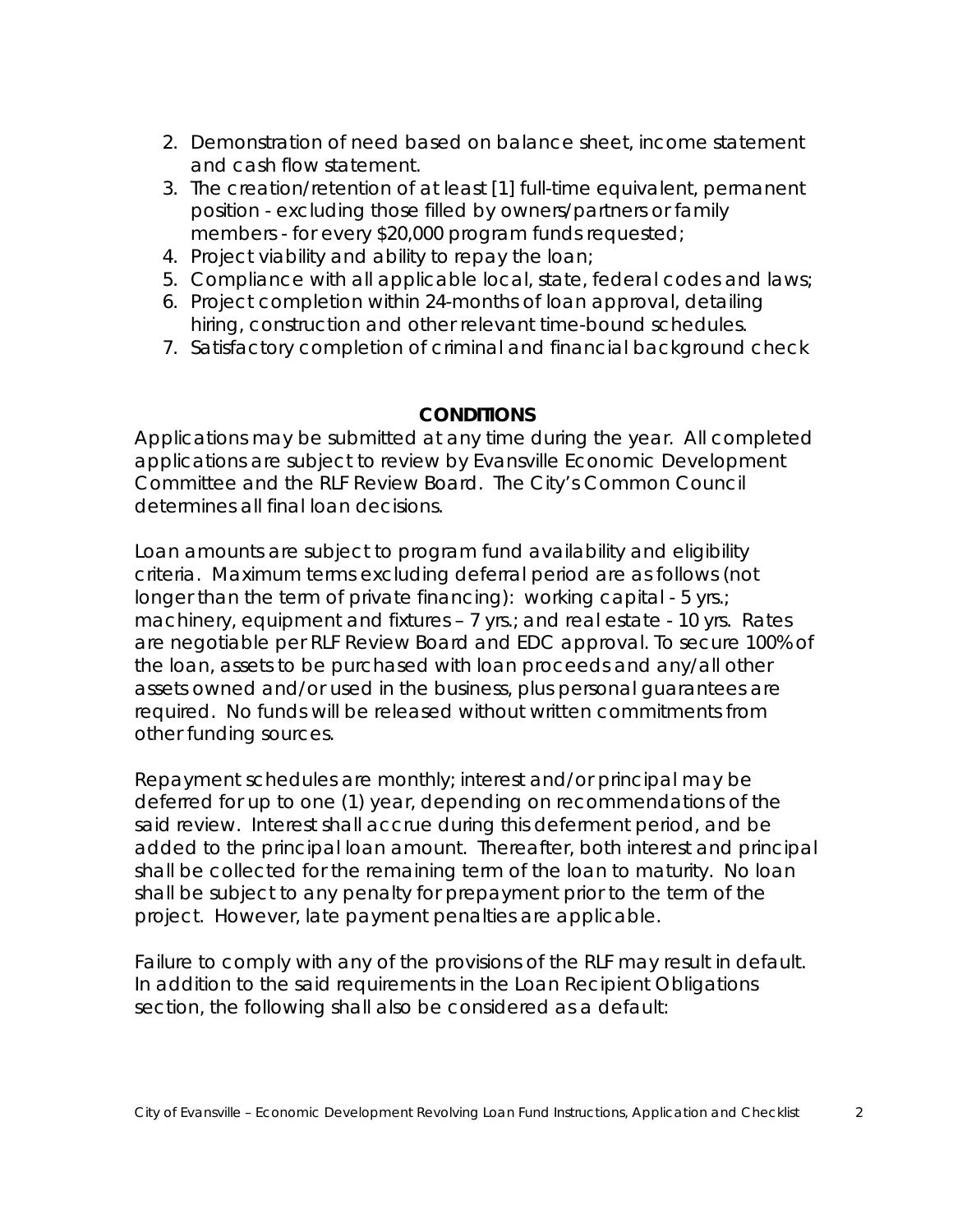- 1. Recipient's failure to create / retain the specified number of jobs within a specified time frame;
- 2. Failure to make any payment of interest or principal within 30 days after payment due date;
- 3. Defaulting on other loans with private lenders;
- 4. Cessation of operations or movement of business from the City;
- 5. Sale of the business.

# **DISTRIBUTION OF FUNDS**

Upon Notice of Award the following conditions, in addition to those previously stated, must be met and verified prior to releasing funds:

- 1. Evidence of all necessary permits, licenses, and any other registration requirements;
- 2. Evidence of program expenditures, such as invoices, receipts, final bills, etc.;
- 3. Evidence of purchased and installed fixed equipment from program funds;
- 4. A prepared loan agreement and repayment schedule by the City;
- 5. A promissory note prepared by the recipient;
- 6. A prepared mortgage or lien instrument(s) by the City.

# **LOAN RECIPIENT OBLIGATIONS**

All RLF recipients shall agree to comply with the following conditions. Noncompliance may result in financial penalties, notice of default, foreclosure and/or other collective actions.

- 1. Create/retain obligated number of jobs within 24-months of RLF Agreement;
- 2. All applicable local, state and federal statutes, as amended and all regulations pursuant to these acts;
- 3. Funds shall only be used in accordance with the Loan Agreement;
- 4. Recipients shall permit the City the right of performance monitoring and audit/inspection of all projects and properties assisted with loan funds. Inspections include, but not limited to, contracts, material equipment, payrolls, and conditions of employment. The recipient shall comply with inspection requests within four (4) working days of the request;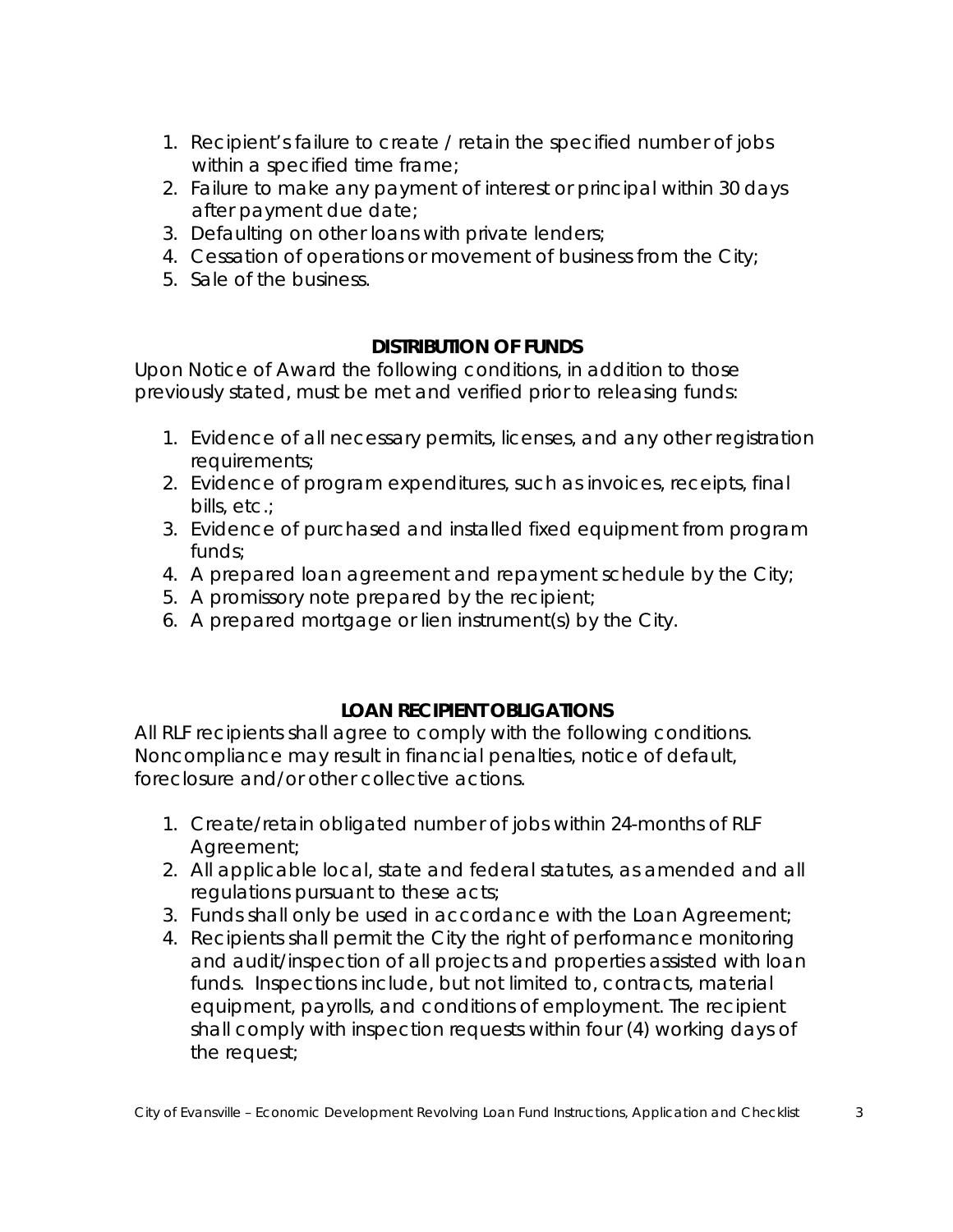- 5. Recipients shall keep such records of the project, as may be requested by the City. All records shall be kept for at least three years after completion of work for which the loan has been obtained.
- 6. Recipient shall maintain fire and extended coverage insurance on the property required during the term of the business loan. City of Evansville shall be listed as "other" or "additional" insured on the policy. Term life insurance may be required of the applicant to cover the loan balance through the life of the loan.
- 7. Recipient must abide by all federal laws where applicable. These include, but may not be limited to: the Civil Rights Act of 1964; the Age Discrimination Act of 1975; the Contract Work Hours and Safety Standards Act; the Copeland "Anti-Kickback" Act; and all regulations pursuant to these acts.
- 8. The applicant must submit annual progress reports to the EDC to give an update on the project, including minimum current and projected employment levels, and the financial statements for the period covered.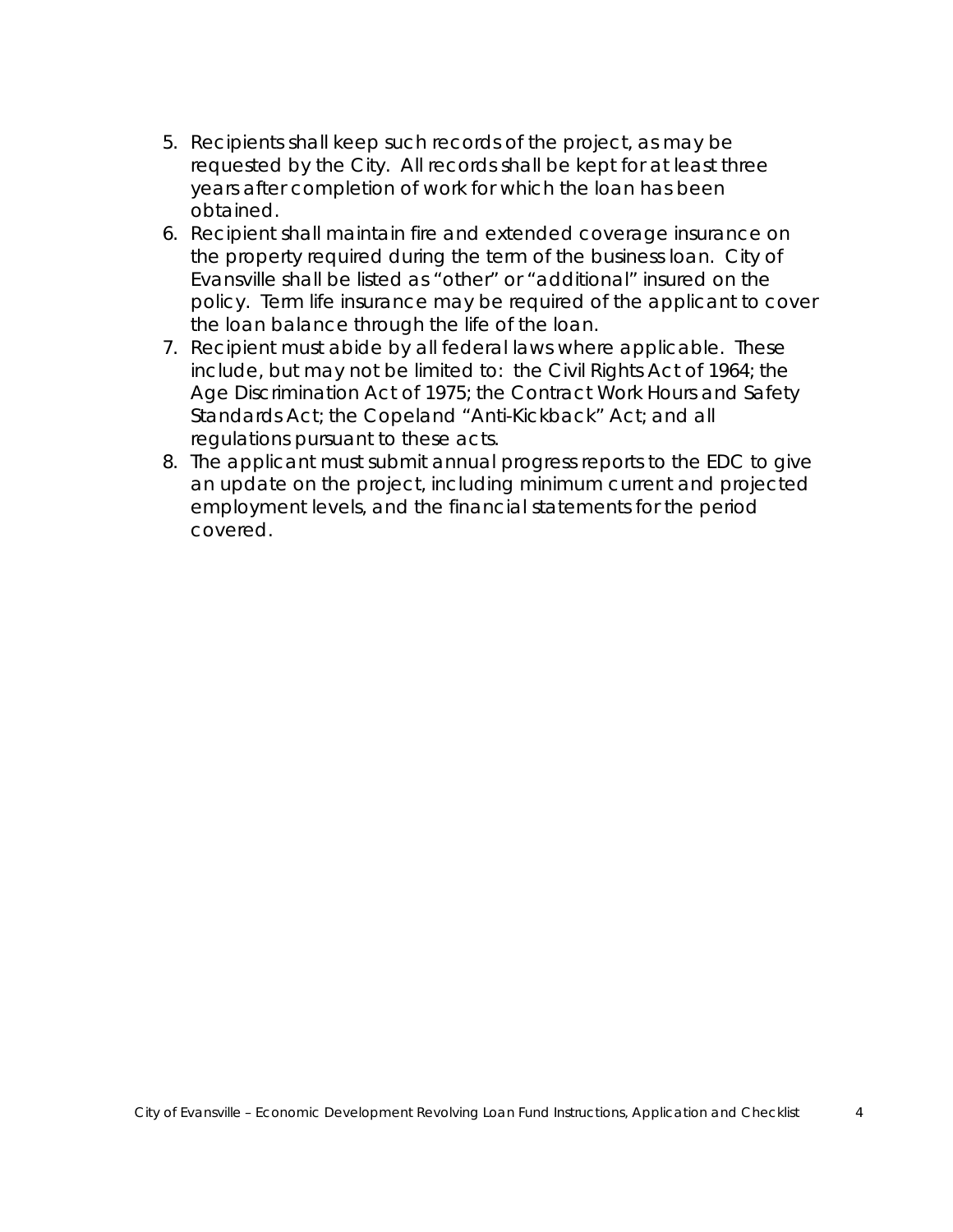## **CITY OF EVANSVILLE REVOLVING LOAN FUND (RLF) APPLICATION**

Instructions: Please read carefully. Prior to submitting an application, please discuss the program with City Staff to ensure all necessary materials are provided.

To receive full consideration, each applicant must provide a complete application. Incomplete applications will not be reviewed until all noted deficiencies are corrected. Applications may be resubmitted, pending review recommendations. (Please Print or Type)

#### **APPLICANT INFORMATION and BUSINESS PROFILE**

| <b>Business/Company Name:</b> |                                                          |                                                                                                                                                                                                                                                                                                  |  |  |
|-------------------------------|----------------------------------------------------------|--------------------------------------------------------------------------------------------------------------------------------------------------------------------------------------------------------------------------------------------------------------------------------------------------|--|--|
|                               |                                                          |                                                                                                                                                                                                                                                                                                  |  |  |
| Address:                      |                                                          |                                                                                                                                                                                                                                                                                                  |  |  |
|                               |                                                          |                                                                                                                                                                                                                                                                                                  |  |  |
| <b>Business Ownership:</b>    | Chief Executive Officer, President or Owner (Recipient): | [] Individual, [] Partnership, [] Corporation, or [] Other ____________________                                                                                                                                                                                                                  |  |  |
|                               |                                                          |                                                                                                                                                                                                                                                                                                  |  |  |
|                               |                                                          | Total Number of Current Employees: _________, provide breakdown below:<br>Clerical _____, Skilled _____, Semi-skilled _____, and Professional ______<br>Part-Time ____, specify avg. weekly hours per employees: _________<br>Full-Time _____, specify avg. weekly hours per employees: ________ |  |  |
| Type of Business:             |                                                          | [] Service, [] Retail, [] Industrial/Manufacturing, or [] Other: _____________                                                                                                                                                                                                                   |  |  |
|                               | Most Recent annual Revenue and Profits:                  |                                                                                                                                                                                                                                                                                                  |  |  |

*City of Evansville – Economic Development Revolving Loan Fund Instructions, Application and Checklist 5*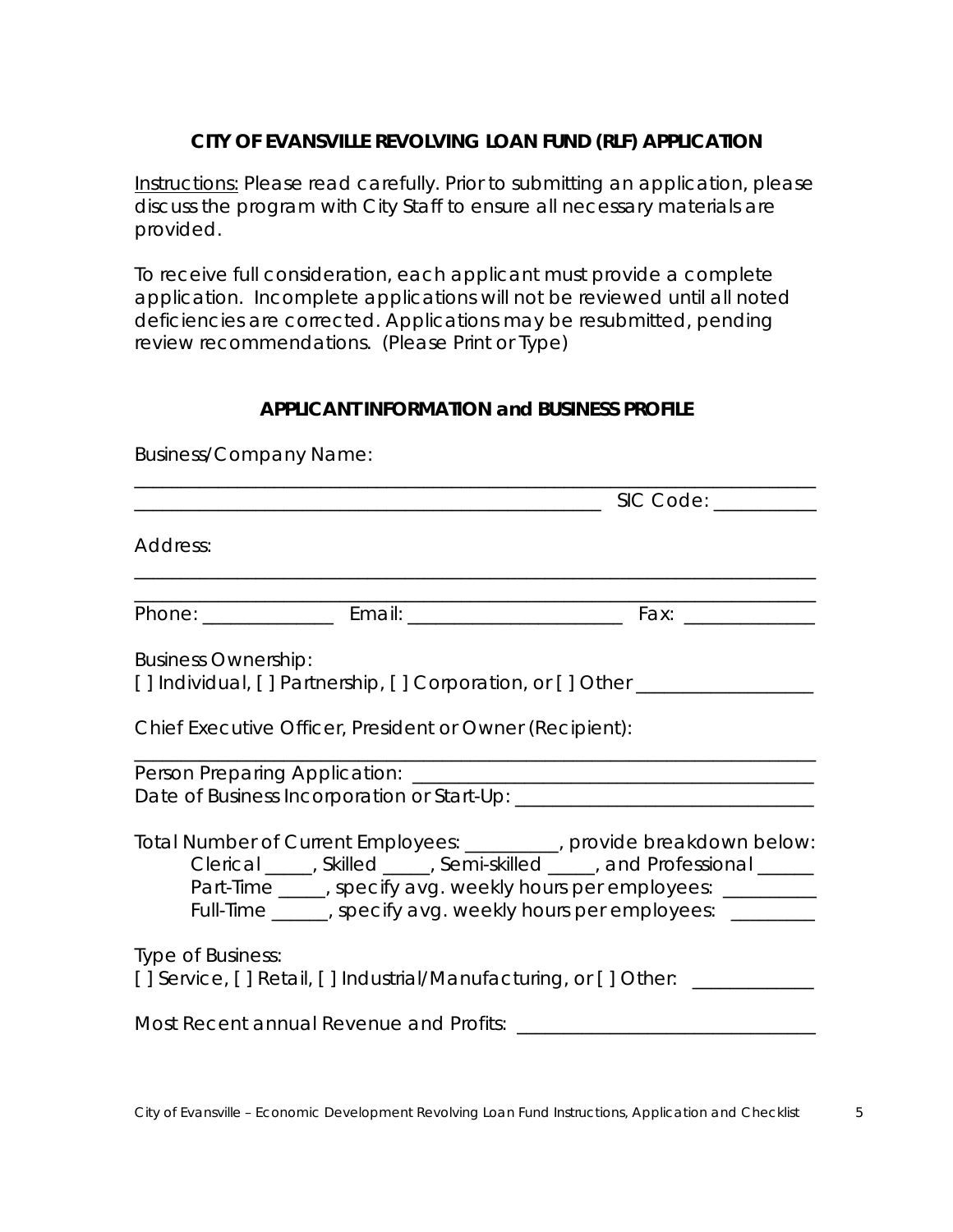#### **APPLICANT INFORMATION and BUSINESS DESCRIPTION**

As an attachment please provide the following financial information: (1) prior three years Federal Income Tax returns for both business and individual(s); (2) prior three years and current (within 90 days) signed financial statements documenting balance sheets, profit/loss statements, and accountant notes; and (3) Articles of Incorporation or partnership agreement.

Applicants have the option to either provide a written business plan (including equivalent information) as an attachment, or provide a written business description below. If attached indicate in the space provided.

Please describe the qualifications and experience of each principal associated with the current and/or proposed business noting the following items: (1) years of experience and education background, and (2) their personal involvement/ role:

\_\_\_\_\_\_\_\_\_\_\_\_\_\_\_\_\_\_\_\_\_\_\_\_\_\_\_\_\_\_\_\_\_\_\_\_\_\_\_\_\_\_\_\_\_\_\_\_\_\_\_\_\_\_\_\_\_\_\_\_\_\_\_\_\_\_\_\_\_\_\_\_\_ \_\_\_\_\_\_\_\_\_\_\_\_\_\_\_\_\_\_\_\_\_\_\_\_\_\_\_\_\_\_\_\_\_\_\_\_\_\_\_\_\_\_\_\_\_\_\_\_\_\_\_\_\_\_\_\_\_\_\_\_\_\_\_\_\_\_\_\_\_\_\_\_\_ \_\_\_\_\_\_\_\_\_\_\_\_\_\_\_\_\_\_\_\_\_\_\_\_\_\_\_\_\_\_\_\_\_\_\_\_\_\_\_\_\_\_\_\_\_\_\_\_\_\_\_\_\_\_\_\_\_\_\_\_\_\_\_\_\_\_\_\_\_\_\_\_\_ \_\_\_\_\_\_\_\_\_\_\_\_\_\_\_\_\_\_\_\_\_\_\_\_\_\_\_\_\_\_\_\_\_\_\_\_\_\_\_\_\_\_\_\_\_\_\_\_\_\_\_\_\_\_\_\_\_\_\_\_\_\_\_\_\_\_\_\_\_\_\_\_\_ \_\_\_\_\_\_\_\_\_\_\_\_\_\_\_\_\_\_\_\_\_\_\_\_\_\_\_\_\_\_\_\_\_\_\_\_\_\_\_\_\_\_\_\_\_\_\_\_\_\_\_\_\_\_\_\_\_\_\_\_\_\_\_\_\_\_\_\_\_\_\_\_\_ \_\_\_\_\_\_\_\_\_\_\_\_\_\_\_\_\_\_\_\_\_\_\_\_\_\_\_\_\_\_\_\_\_\_\_\_\_\_\_\_\_\_\_\_\_\_\_\_\_\_\_\_\_\_\_\_\_\_\_\_\_\_\_\_\_\_\_\_\_\_\_\_\_ \_\_\_\_\_\_\_\_\_\_\_\_\_\_\_\_\_\_\_\_\_\_\_\_\_\_\_\_\_\_\_\_\_\_\_\_\_\_\_\_\_\_\_\_\_\_\_\_\_\_\_\_\_\_\_\_\_\_\_\_\_\_\_\_\_\_\_\_\_\_\_\_\_ \_\_\_\_\_\_\_\_\_\_\_\_\_\_\_\_\_\_\_\_\_\_\_\_\_\_\_\_\_\_\_\_\_\_\_\_\_\_\_\_\_\_\_\_\_\_\_\_\_\_\_\_\_\_\_\_\_\_\_\_\_\_\_\_\_\_\_\_\_\_\_\_\_ \_\_\_\_\_\_\_\_\_\_\_\_\_\_\_\_\_\_\_\_\_\_\_\_\_\_\_\_\_\_\_\_\_\_\_\_\_\_\_\_\_\_\_\_\_\_\_\_\_\_\_\_\_\_\_\_\_\_\_\_\_\_\_\_\_\_\_\_\_\_\_\_\_ \_\_\_\_\_\_\_\_\_\_\_\_\_\_\_\_\_\_\_\_\_\_\_\_\_\_\_\_\_\_\_\_\_\_\_\_\_\_\_\_\_\_\_\_\_\_\_\_\_\_\_\_\_\_\_\_\_\_\_\_\_\_\_\_\_\_\_\_\_\_\_\_\_ \_\_\_\_\_\_\_\_\_\_\_\_\_\_\_\_\_\_\_\_\_\_\_\_\_\_\_\_\_\_\_\_\_\_\_\_\_\_\_\_\_\_\_\_\_\_\_\_\_\_\_\_\_\_\_\_\_\_\_\_\_\_\_\_\_\_\_\_\_\_\_\_\_

Describe the current and/or proposed business operations, noting the following items: (1) date established or proposed start-up and (2) type of operation, legal structure, markets, and products:

\_\_\_\_\_\_\_\_\_\_\_\_\_\_\_\_\_\_\_\_\_\_\_\_\_\_\_\_\_\_\_\_\_\_\_\_\_\_\_\_\_\_\_\_\_\_\_\_\_\_\_\_\_\_\_\_\_\_\_\_\_\_\_\_\_\_\_\_\_\_\_\_\_ \_\_\_\_\_\_\_\_\_\_\_\_\_\_\_\_\_\_\_\_\_\_\_\_\_\_\_\_\_\_\_\_\_\_\_\_\_\_\_\_\_\_\_\_\_\_\_\_\_\_\_\_\_\_\_\_\_\_\_\_\_\_\_\_\_\_\_\_\_\_\_\_\_ \_\_\_\_\_\_\_\_\_\_\_\_\_\_\_\_\_\_\_\_\_\_\_\_\_\_\_\_\_\_\_\_\_\_\_\_\_\_\_\_\_\_\_\_\_\_\_\_\_\_\_\_\_\_\_\_\_\_\_\_\_\_\_\_\_\_\_\_\_\_\_\_\_ \_\_\_\_\_\_\_\_\_\_\_\_\_\_\_\_\_\_\_\_\_\_\_\_\_\_\_\_\_\_\_\_\_\_\_\_\_\_\_\_\_\_\_\_\_\_\_\_\_\_\_\_\_\_\_\_\_\_\_\_\_\_\_\_\_\_\_\_\_\_\_\_\_ \_\_\_\_\_\_\_\_\_\_\_\_\_\_\_\_\_\_\_\_\_\_\_\_\_\_\_\_\_\_\_\_\_\_\_\_\_\_\_\_\_\_\_\_\_\_\_\_\_\_\_\_\_\_\_\_\_\_\_\_\_\_\_\_\_\_\_\_\_\_\_\_\_ \_\_\_\_\_\_\_\_\_\_\_\_\_\_\_\_\_\_\_\_\_\_\_\_\_\_\_\_\_\_\_\_\_\_\_\_\_\_\_\_\_\_\_\_\_\_\_\_\_\_\_\_\_\_\_\_\_\_\_\_\_\_\_\_\_\_\_\_\_\_\_\_\_ \_\_\_\_\_\_\_\_\_\_\_\_\_\_\_\_\_\_\_\_\_\_\_\_\_\_\_\_\_\_\_\_\_\_\_\_\_\_\_\_\_\_\_\_\_\_\_\_\_\_\_\_\_\_\_\_\_\_\_\_\_\_\_\_\_\_\_\_\_\_\_\_\_ \_\_\_\_\_\_\_\_\_\_\_\_\_\_\_\_\_\_\_\_\_\_\_\_\_\_\_\_\_\_\_\_\_\_\_\_\_\_\_\_\_\_\_\_\_\_\_\_\_\_\_\_\_\_\_\_\_\_\_\_\_\_\_\_\_\_\_\_\_\_\_\_\_ \_\_\_\_\_\_\_\_\_\_\_\_\_\_\_\_\_\_\_\_\_\_\_\_\_\_\_\_\_\_\_\_\_\_\_\_\_\_\_\_\_\_\_\_\_\_\_\_\_\_\_\_\_\_\_\_\_\_\_\_\_\_\_\_\_\_\_\_\_\_\_\_\_ \_\_\_\_\_\_\_\_\_\_\_\_\_\_\_\_\_\_\_\_\_\_\_\_\_\_\_\_\_\_\_\_\_\_\_\_\_\_\_\_\_\_\_\_\_\_\_\_\_\_\_\_\_\_\_\_\_\_\_\_\_\_\_\_\_\_\_\_\_\_\_\_\_

*City of Evansville – Economic Development Revolving Loan Fund Instructions, Application and Checklist 6*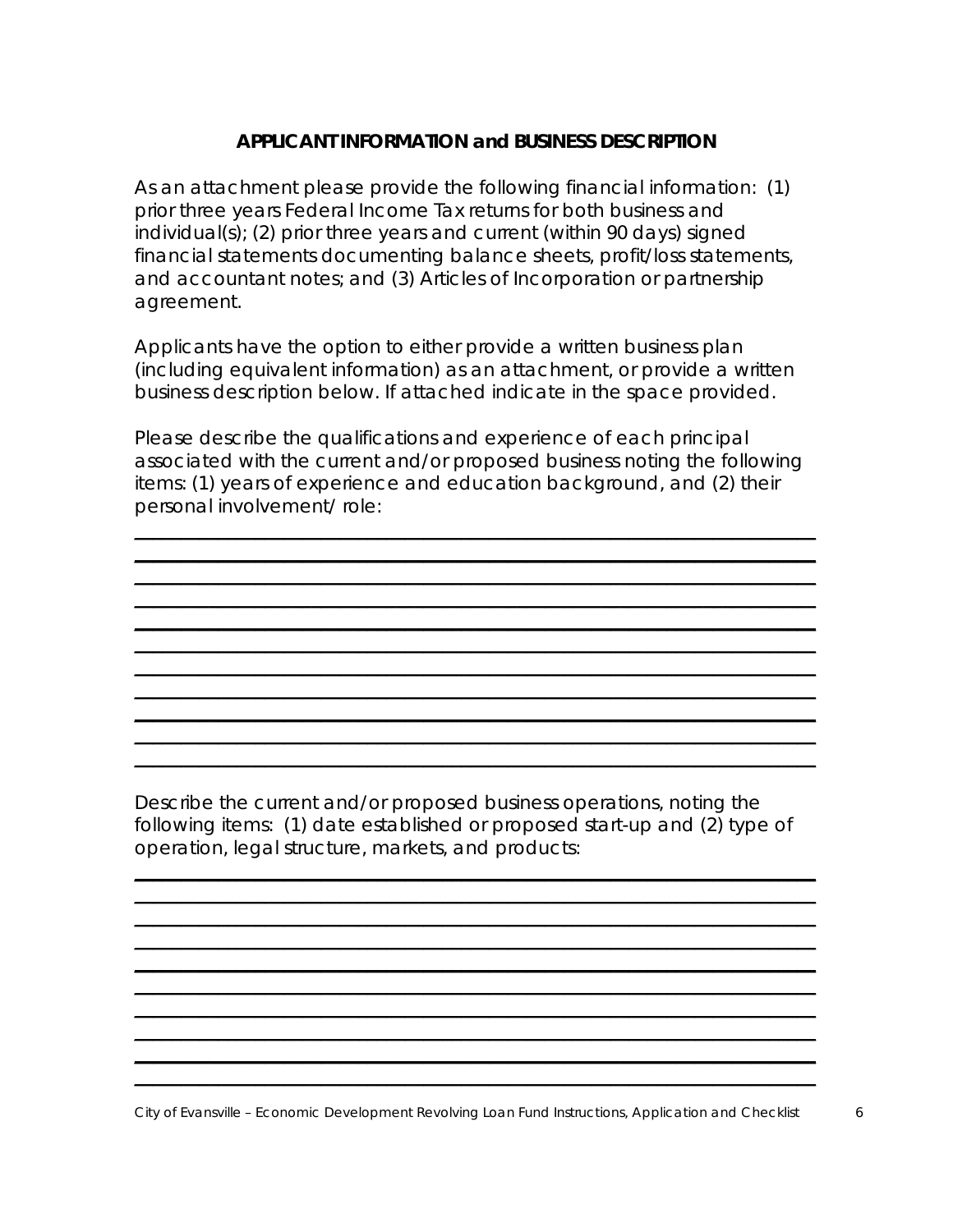## **PROJECT DESCRIPTION AND NEED**

Describe the planned RLF usage; in addition attach a 24-month project timeline, noting hiring, construction, and other relevant project time schedules:

\_\_\_\_\_\_\_\_\_\_\_\_\_\_\_\_\_\_\_\_\_\_\_\_\_\_\_\_\_\_\_\_\_\_\_\_\_\_\_\_\_\_\_\_\_\_\_\_\_\_\_\_\_\_\_\_\_\_\_\_\_\_\_\_\_\_\_\_\_\_\_\_\_ \_\_\_\_\_\_\_\_\_\_\_\_\_\_\_\_\_\_\_\_\_\_\_\_\_\_\_\_\_\_\_\_\_\_\_\_\_\_\_\_\_\_\_\_\_\_\_\_\_\_\_\_\_\_\_\_\_\_\_\_\_\_\_\_\_\_\_\_\_\_\_\_\_ \_\_\_\_\_\_\_\_\_\_\_\_\_\_\_\_\_\_\_\_\_\_\_\_\_\_\_\_\_\_\_\_\_\_\_\_\_\_\_\_\_\_\_\_\_\_\_\_\_\_\_\_\_\_\_\_\_\_\_\_\_\_\_\_\_\_\_\_\_\_\_\_\_ \_\_\_\_\_\_\_\_\_\_\_\_\_\_\_\_\_\_\_\_\_\_\_\_\_\_\_\_\_\_\_\_\_\_\_\_\_\_\_\_\_\_\_\_\_\_\_\_\_\_\_\_\_\_\_\_\_\_\_\_\_\_\_\_\_\_\_\_\_\_\_\_\_ \_\_\_\_\_\_\_\_\_\_\_\_\_\_\_\_\_\_\_\_\_\_\_\_\_\_\_\_\_\_\_\_\_\_\_\_\_\_\_\_\_\_\_\_\_\_\_\_\_\_\_\_\_\_\_\_\_\_\_\_\_\_\_\_\_\_\_\_\_\_\_\_\_ \_\_\_\_\_\_\_\_\_\_\_\_\_\_\_\_\_\_\_\_\_\_\_\_\_\_\_\_\_\_\_\_\_\_\_\_\_\_\_\_\_\_\_\_\_\_\_\_\_\_\_\_\_\_\_\_\_\_\_\_\_\_\_\_\_\_\_\_\_\_\_\_\_

**Need for Project is Caused By:** [ ] Business Expansion, [ ] Product Expansion, [ ] New Business, or [ ] Necessary to Remain in Business (explain):

\_\_\_\_\_\_\_\_\_\_\_\_\_\_\_\_\_\_\_\_\_\_\_\_\_\_\_\_\_\_\_\_\_\_\_\_\_\_\_\_\_\_\_\_\_\_\_\_\_\_\_\_\_\_\_\_\_\_\_\_\_\_\_\_\_\_\_\_\_\_\_\_\_ \_\_\_\_\_\_\_\_\_\_\_\_\_\_\_\_\_\_\_\_\_\_\_\_\_\_\_\_\_\_\_\_\_\_\_\_\_\_\_\_\_\_\_\_\_\_\_\_\_\_\_\_\_\_\_\_\_\_\_\_\_\_\_\_\_\_\_\_\_\_\_\_\_

\_\_\_\_\_\_\_\_\_\_\_\_\_\_\_\_\_\_\_\_\_\_\_\_\_\_\_\_\_\_\_\_\_\_\_\_\_\_\_\_\_\_\_\_\_\_\_\_\_\_\_\_\_\_\_\_\_\_\_\_\_\_\_\_\_\_\_\_\_\_\_\_\_ \_\_\_\_\_\_\_\_\_\_\_\_\_\_\_\_\_\_\_\_\_\_\_\_\_\_\_\_\_\_\_\_\_\_\_\_\_\_\_\_\_\_\_\_\_\_\_\_\_\_\_\_\_\_\_\_\_\_\_\_\_\_\_\_\_\_\_\_\_\_\_\_\_ \_\_\_\_\_\_\_\_\_\_\_\_\_\_\_\_\_\_\_\_\_\_\_\_\_\_\_\_\_\_\_\_\_\_\_\_\_\_\_\_\_\_\_\_\_\_\_\_\_\_\_\_\_\_\_\_\_\_\_\_\_\_\_\_\_\_\_\_\_\_\_\_\_

Has a Market Analysis or other investigations been performed to evaluate this project's feasibility? [ ] Yes or [ ] No (If Yes, attach copies)

Description of all Project Costs

| Land/Building Acquisition       |  |
|---------------------------------|--|
| Rehabilitation/Const.           |  |
| <b>Acquisition of Equipment</b> |  |
| Other                           |  |

Total Amount of Loan Requested  $\qquad \qquad \$ 

Anticipated Source of Private Funding Match:

[ ]Not Determined

[ ] in-kind (specify): \_\_\_\_\_\_\_\_\_\_\_\_\_\_\_\_\_\_\_\_\_\_\_\_\_\_\_\_ [ ]Financial Institution: \_\_\_\_\_\_\_\_\_\_\_\_\_\_\_\_\_\_\_\_\_\_\_\_\_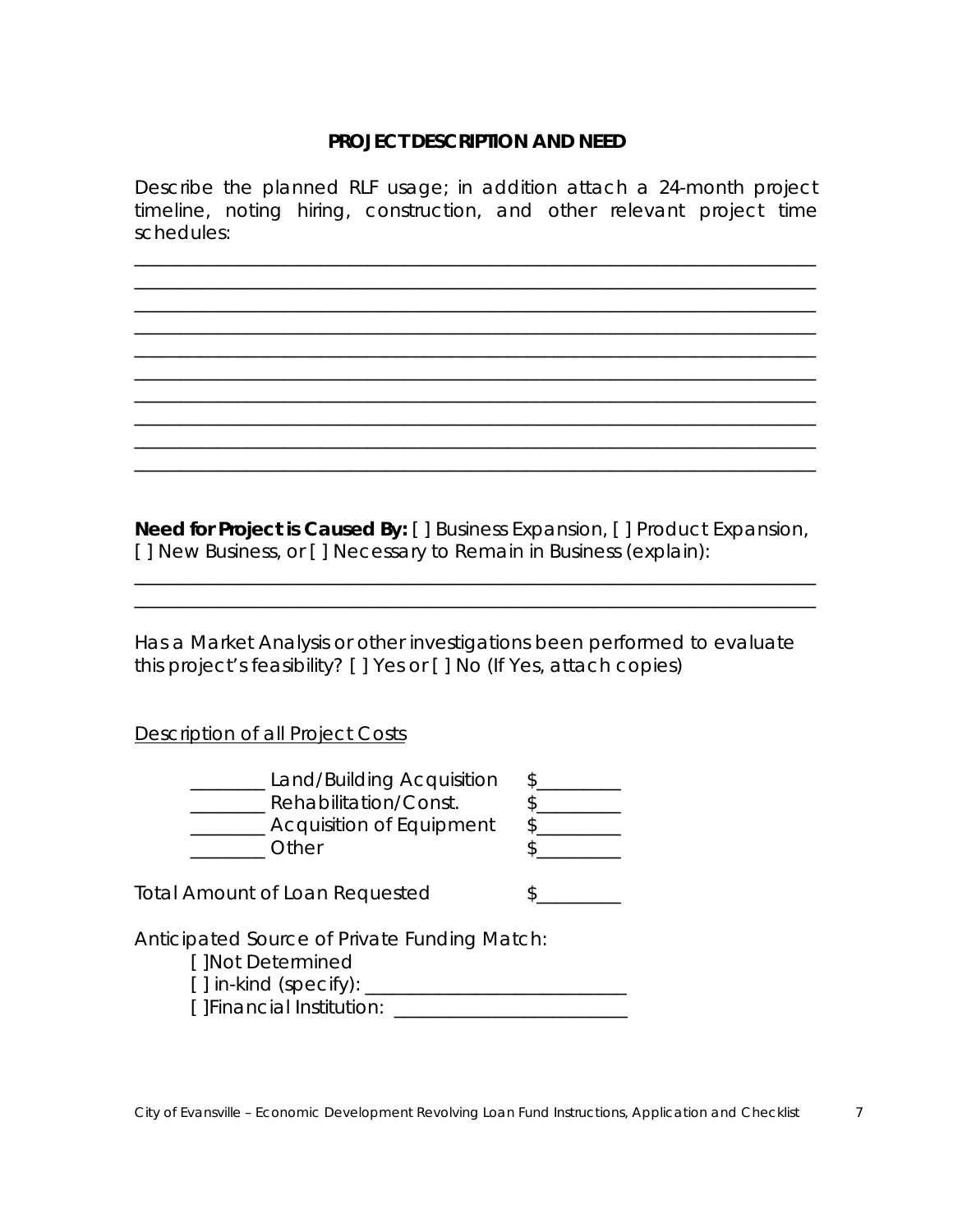Has project been reviewed by a private financial institution? [ ]Yes, [ ] No

If Yes, provide institution and loan officer name:

Action Taken, if Any (please provide written documentation)

[] Approved, [] Denied, or [] Conditional

#### **PROJECTIONS**

Please attach pro forma financial statements, including all notes and schedules over a three-year period. At a minimum, these must be signed compiled statements by an independent accountant.

Total Number of New Jobs Created by Project \_\_\_\_\_\_\_\_\_\_\_ (provide breakdown below)

> Clerical \_\_\_\_\_\_\_ Skilled \_\_\_\_\_\_\_\_ Semi-skilled \_\_\_\_ Professional \_\_\_

Part-Time \_\_\_\_\_ Ave. Weekly Hr/Emp \_\_\_\_\_ Full-Time \_\_\_\_\_\_ Ave. Weekly Hr./Emp \_\_\_\_\_

Expected Salary/Wage Range (\$/hr) \_\_\_\_\_\_\_

Total Number of Jobs Retained by Project \_\_\_\_\_\_\_\_\_\_\_\_\_\_ (provide breakdown below)

Clerical \_\_\_\_\_\_\_\_\_\_ Skilled \_\_\_\_\_\_\_\_\_ Professional \_\_\_\_\_

Part-Time \_\_\_\_\_ Ave. Weekly Hr/Emp \_\_\_\_\_ Full-Time \_\_\_\_\_\_ Ave. Weekly Hr/Emp \_\_\_\_\_

Expected Salary/Wage Range (\$/hr) \_\_\_\_\_\_\_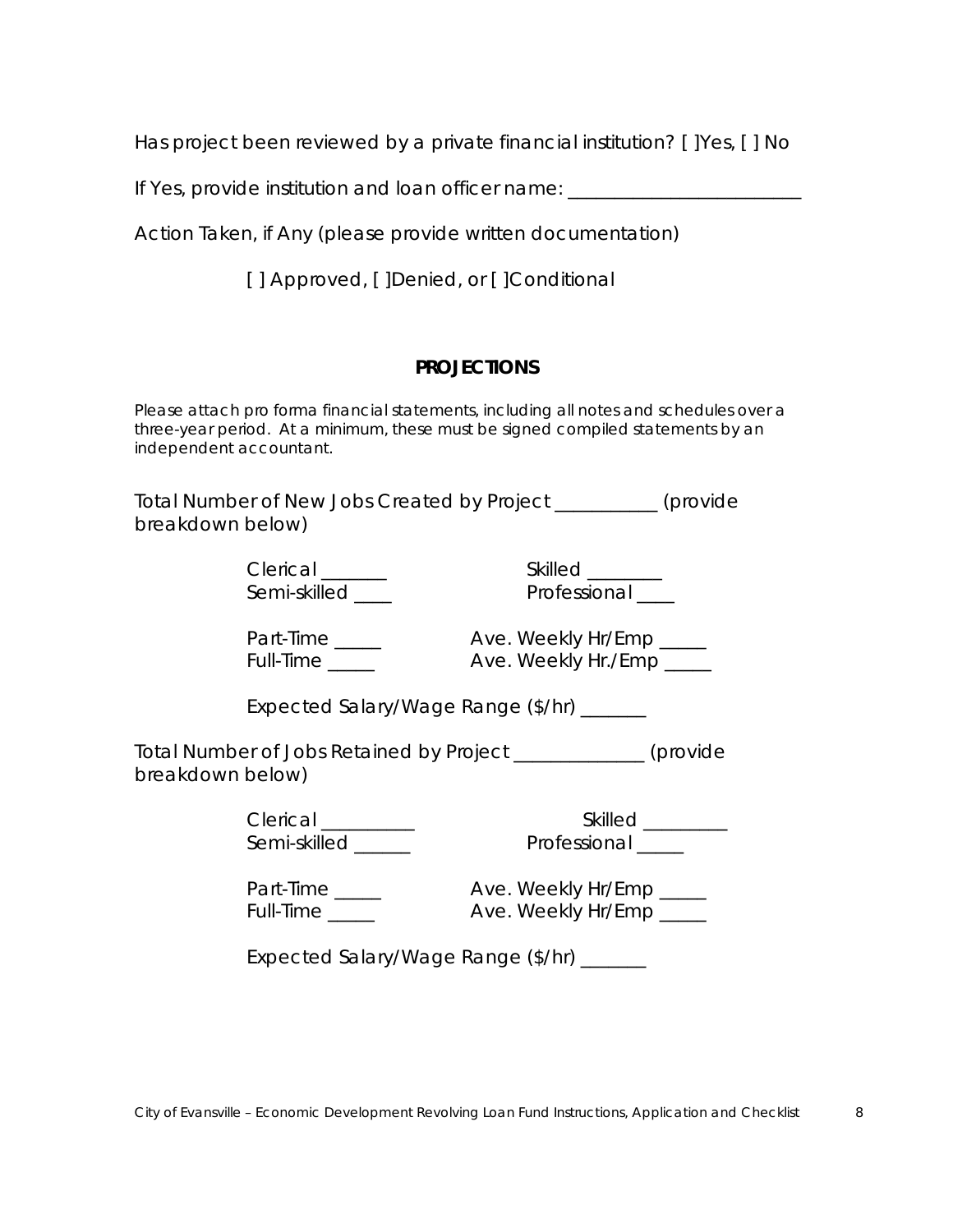#### **APPLICANT SIGNATURE AND VERIFICATION**

I/WE HAVE READ AND UNDERSTAND THE CONDITIONS, OBLIGATIONS AND REQUIREMENTS ASSOCIATED WITH THE CITY OF EVANSVILLE REVOLVING LOAN FUND (RLF). I/WE ALSO UNDERSTAND THAT THIS INITIAL APPLICATION WILL BE UTILIZED TO DETERMINE RLF ELIGIBILITY. I/WE AGREE TO PROVIDE ADDITIONAL INFORMATION AS REQUESTED BY THE ECONOMIC DEVELOPMENT COMMITTEE AND/OR OTHER RELEVANT PARTIES, INCLUDING A CRIMINAL AND FINANCIAL BACKGROUND CHECK

| Signature                        | Signature                      |
|----------------------------------|--------------------------------|
| Name (type or print)             | Name (type or print)           |
| Title                            | Title                          |
| Date                             | Date                           |
|                                  |                                |
| Date Submitted ________          | Review Date ________           |
| Loan Review Board Recommendation | ____ Approved ___ Disapproved  |
| Action taken by EDC              | ____ Approved ____ Disapproved |